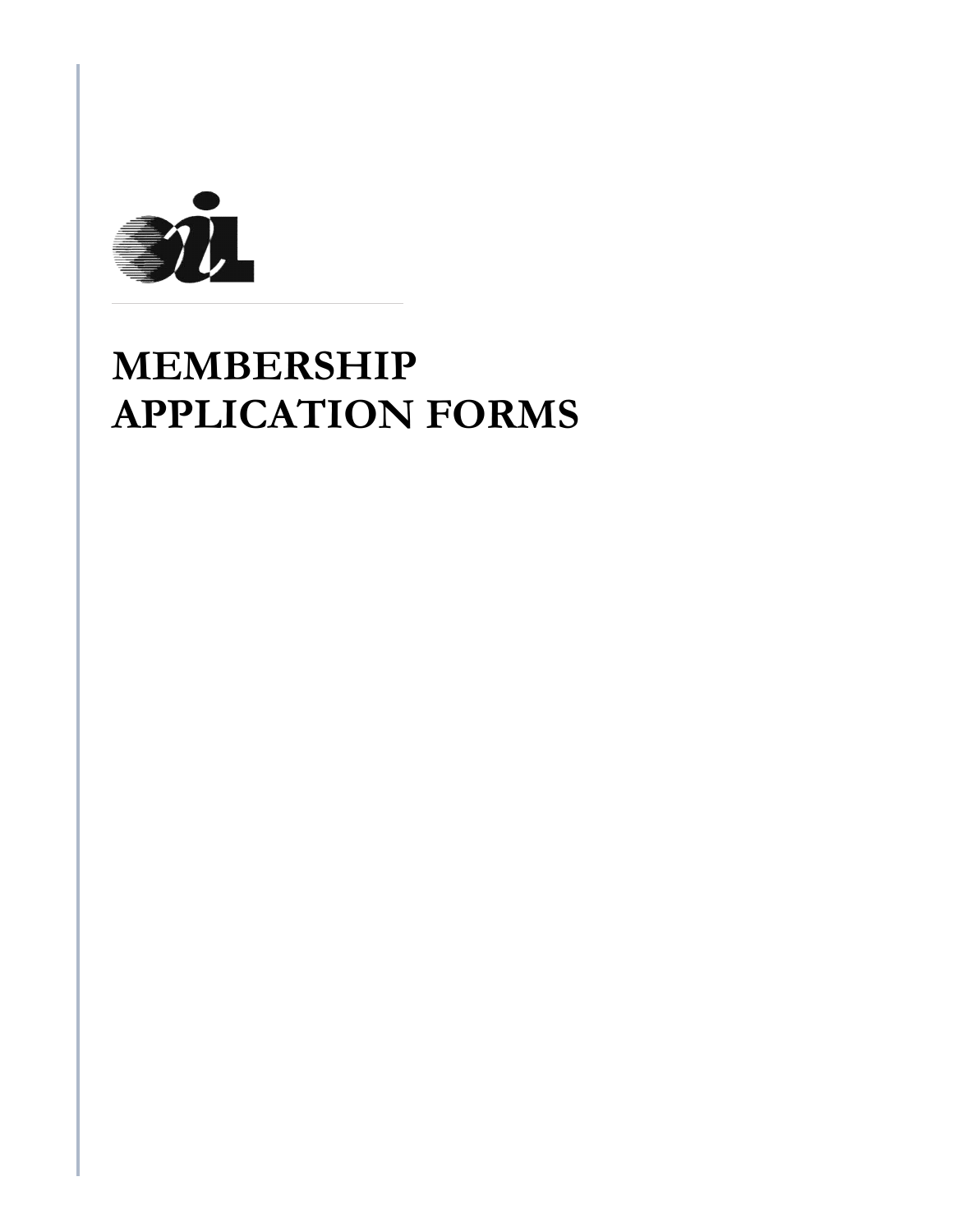The enclosed set of OIL Membership Application Forms should be completed as follows:

- Forms 1 through 5 and Form 8A must be completed by all prospective members where the Energy Company is the prospective shareholder.
	- $\triangleright$  Form 8A may be completed by internal or external legal counsel
- Where a captive insurance subsidiary or other affiliate of the Energy Company is to be used, we will require Forms 1-7 and Form 8B.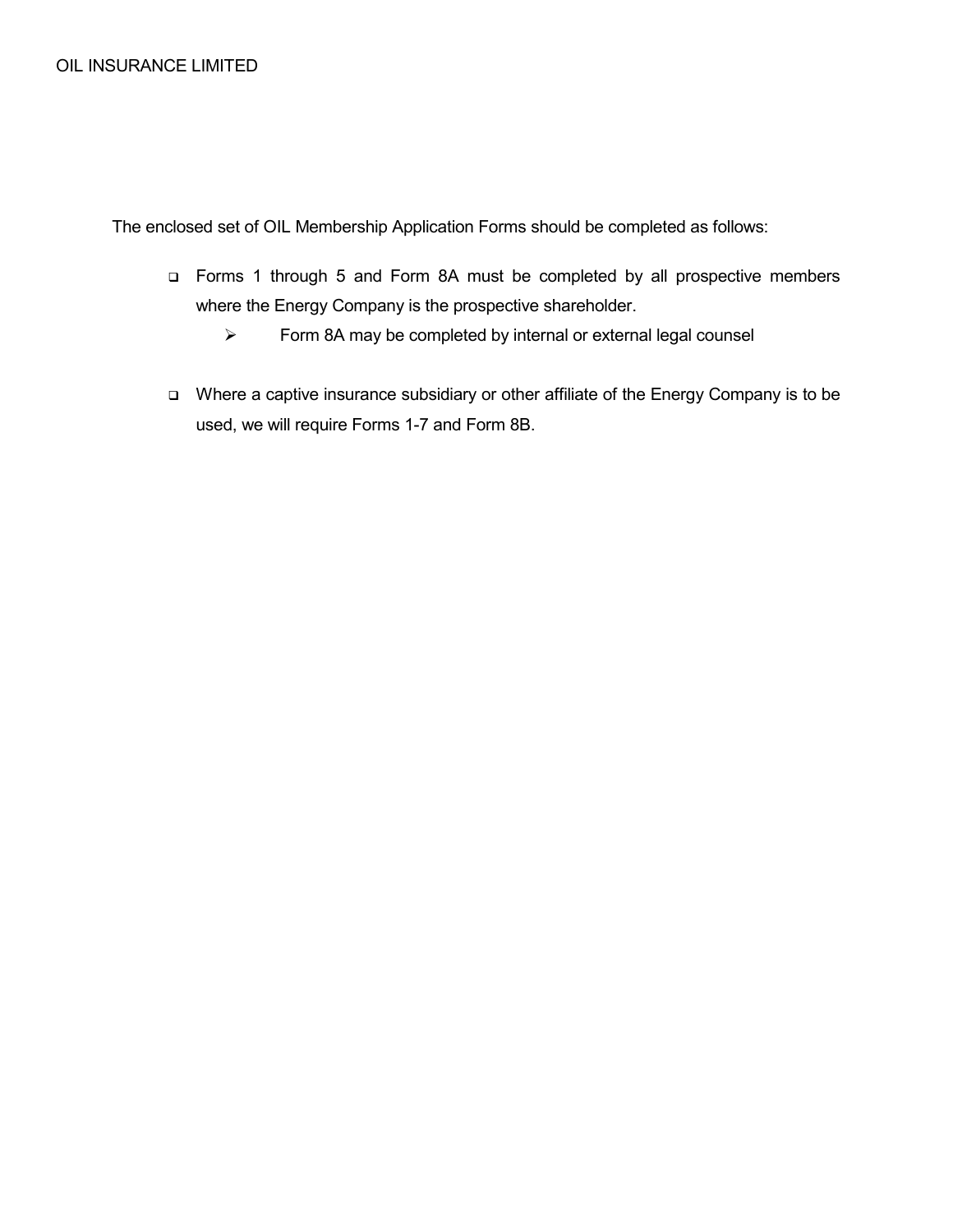## **APPLICATION TO BECOME A SHAREHOLDER**

The undersigned company hereby submits its application to purchase from Oil Insurance Limited one share of capital stock at the par value of US\$10,000 and to enter into OIL Shareholders' Agreement with all Exhibits attached thereto.

(Applicant)

Date: By:\_\_\_\_\_\_\_\_\_\_\_\_\_\_\_\_\_\_\_\_\_\_

(Authorized Signature)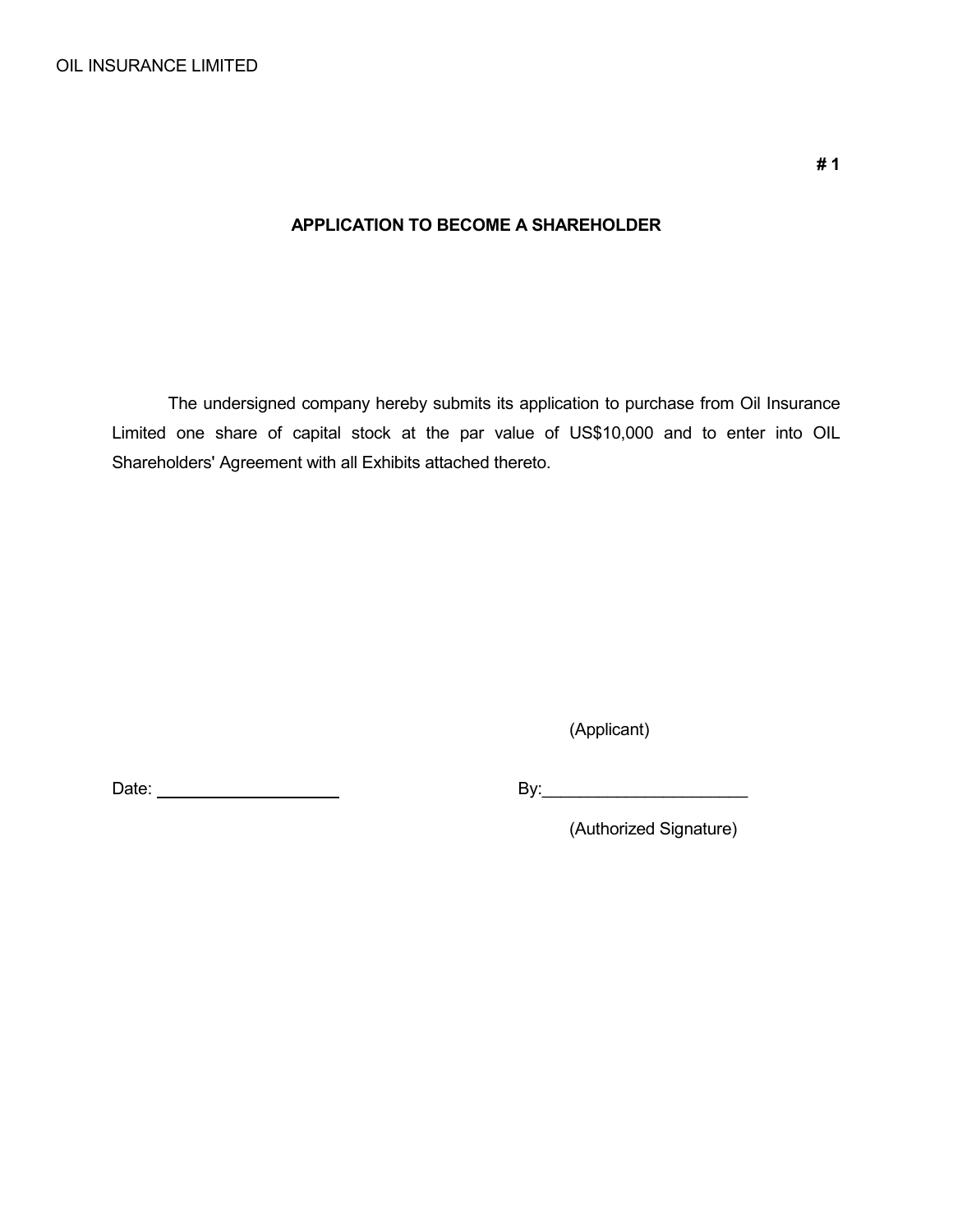[Letterhead of Applicant for OIL Membership]

[Date]

Oil Insurance Limited P.O. Box HM 1751 Hamilton, Bermuda HM GX

Dear Sirs,

With respect to **Exercise 2** [applicant's] application to become a Shareholder of Oil Insurance Limited ("OIL"), and pursuant to Section 17.01 of the OIL Shareholders' Agreement, [applicant] hereby acknowledges and agrees that in the event such application is accepted, OIL shall have no obligation to indemnify or make payment under any policy issued by OIL to [applicant] (or any Parent or direct or indirect subsidiary thereof) in respect of any personal injury or bodily injury or loss or damage to property or expense, or a condition covered by insuring agreement 2b 2c or 2d of such policy, or any other loss or damage or expense, where such injury, loss, damage, expense or condition was caused by an event or exposure to conditions which event or exposure to conditions commenced prior to the inception of such policy irrespective of when any such injury, loss, damage, expense or condition commenced, occurred or became detectible, known, manifest or actionable. In particular, and without limiting the foregoing, it is recognized, acknowledged and agreed that OIL shall have no obligation under any such policy in respect of or arising out of seepage, pollution or contamination (whether to or from an Assured's property, property of another or otherwise) where either (i) any of such seepage, pollution or contamination or (ii) any of the event(s) or exposure(s) to conditions causing such seepage, pollution or contamination commenced prior to the inception of such policy.

Sincerely,

[Applicant]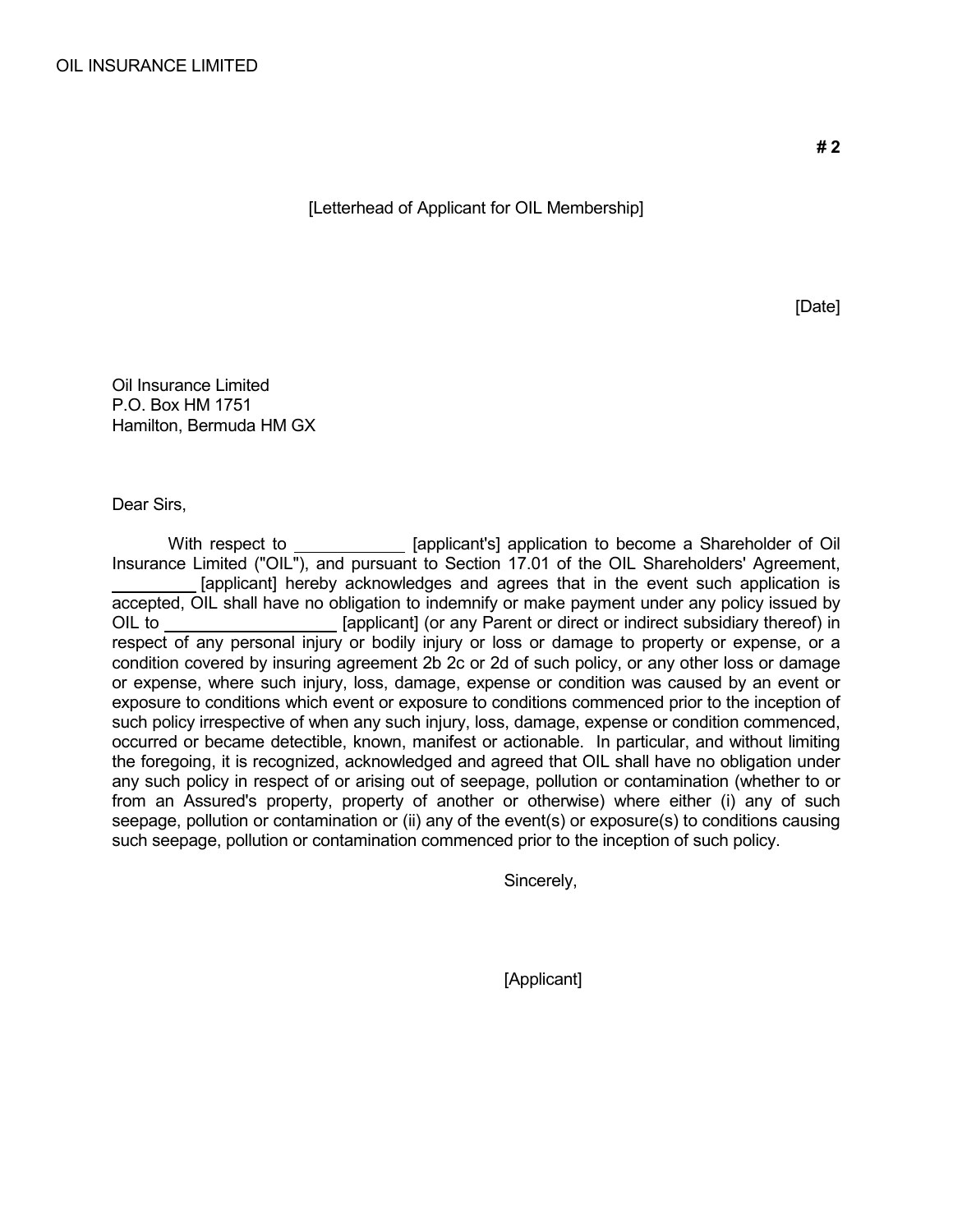## **Report of Independent Accountants [SAMPLE]**

To the Board of Directors of .........................

We have audited the consolidated financial statements of ........................... and its Subsidiaries for the year ended ................................. and have expressed our opinion thereon dated (not included herein).

In addition, we have audited the accompanying consolidated statement of gross assets as defined in Section IV of Exhibit E to the Shareholders' Agreement (April 2022 version) of Oil Insurance Limited as of ...................... . This consolidated statement is the responsibility of the Company's management. Our responsibility is to express an opinion on this statement based on our audit.

We conducted our audit in accordance with generally accepted auditing standards. Those standards require that we plan and perform the audit to obtain reasonable assurance about whether the statement is free of material misstatement. An audit also includes examining, on a test basis, evidence supporting the amounts and disclosures in the statement. An audit also includes assessing the accounting principles used and significant estimates made by management, as well as evaluating the overall statement presentation. We have also read the provisions of the Shareholders' Agreement which was furnished to us by ........................... . We believe that our audit provides a reasonable basis for our opinion.

In our opinion, the consolidated statement of gross assets referred to above presents fairly, in all material respects, the gross assets of ....................... and its Subsidiaries as of ............. .. , as defined in the Shareholders' Agreement referred to in the second paragraph.

Also, in our opinion the consolidated statement of gross assets has been prepared in accordance with accounting principles generally accepted in the United States of America.

Also, in our opinion the consolidated statement of gross assets has been prepared in accordance with International Financial Reporting Standards.

Furthermore, in our opinion, .......................... complies with the qualifications of membership in Oil Insurance Limited, as defined in Paragraph 1 of Exhibit B (Eligibility Requirements) of the Shareholders' Agreement; namely: (1) more than 50% of the Company's gross revenues (including excise taxes) during the year ended ..................... were derived from energy operations or (2) more than 50% of its gross assets as of ......................... were devoted to energy operations.

This report is intended solely for the information and use of the management of .............................. and Oil Insurance Limited and should not be used for any other purpose.

ABC & Co Certified Public Accountants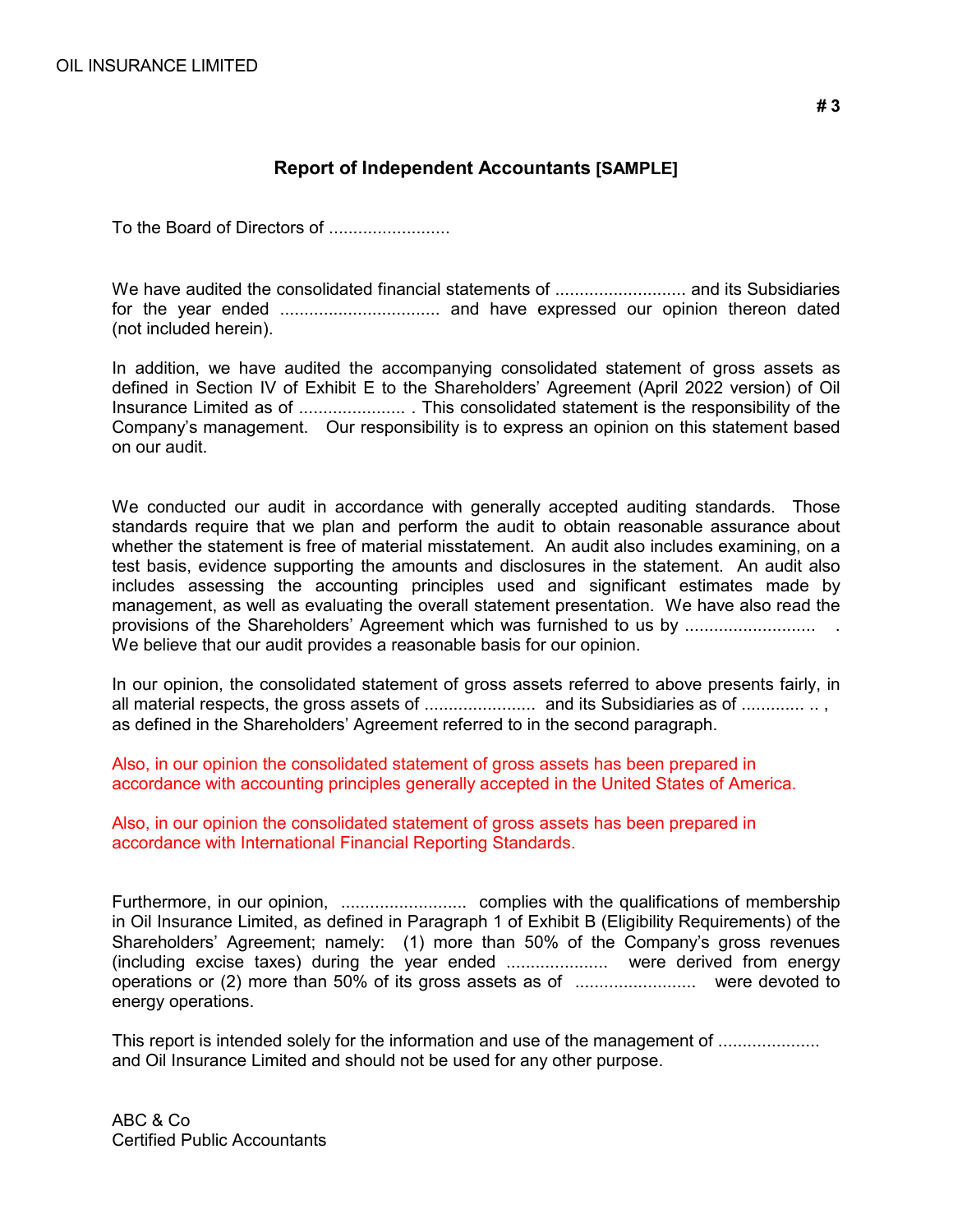## **SHAREHOLDER REPRESENTATIVE AUTHORIZATION CERTIFICATE**

The undersigned, an officer of **[SHAREHOLDER COMPANY NAME]** (the "**Shareholder**"), of [ADDRESS OF SHAREHOLDER] being the registered holder of one (1) "A" share of capital stock of par value ten thousand US dollars (US\$10,000) each in the share capital of Oil Insurance Limited, a Bermuda company (the "**Company**"), hereby authorizes [NAME OF SHAREHOLDER REPRESENTATIVE] or failing [him/her], [NAME OF FIRST ALTERNATE SHAREHOLDER REPRESENTATIVE] or failing [him/her], [NAME OF SECOND ALTERNATE SHAREHOLDER REPRESENTATIVE] to act as the Shareholder Representative<sup>1</sup> of the Shareholder at all Meetings of Shareholders of the Company and to exercise all powers of the Shareholder as a shareholder of the Company at all such meetings.

Date:

(Signature of Certifying Officer) $2$ 

\_\_\_\_\_\_\_\_\_\_\_\_\_\_\_\_\_\_\_\_\_\_\_\_\_\_\_\_\_\_\_\_\_\_\_\_ \_\_\_\_\_\_\_\_\_\_\_\_\_\_\_\_\_\_\_\_\_\_\_\_\_\_\_\_\_\_\_\_\_\_\_\_

(Name of Certifying Officer)

\_\_\_\_\_\_\_\_\_\_\_\_\_\_\_\_\_\_\_\_\_\_\_\_\_\_\_\_\_\_\_\_\_\_\_\_

\_\_\_\_\_\_\_\_\_\_\_\_\_\_\_\_\_\_\_\_\_\_\_\_\_\_\_\_\_\_\_\_\_\_\_\_

(Title of Certifying Officer)

 <sup>1</sup> Please complete details on following page for each Shareholder Representative listed.

 $2$  This certificate must be executed by a director or officer of the Shareholder, or any other person duly authorized to sign the same on behalf of the Shareholder.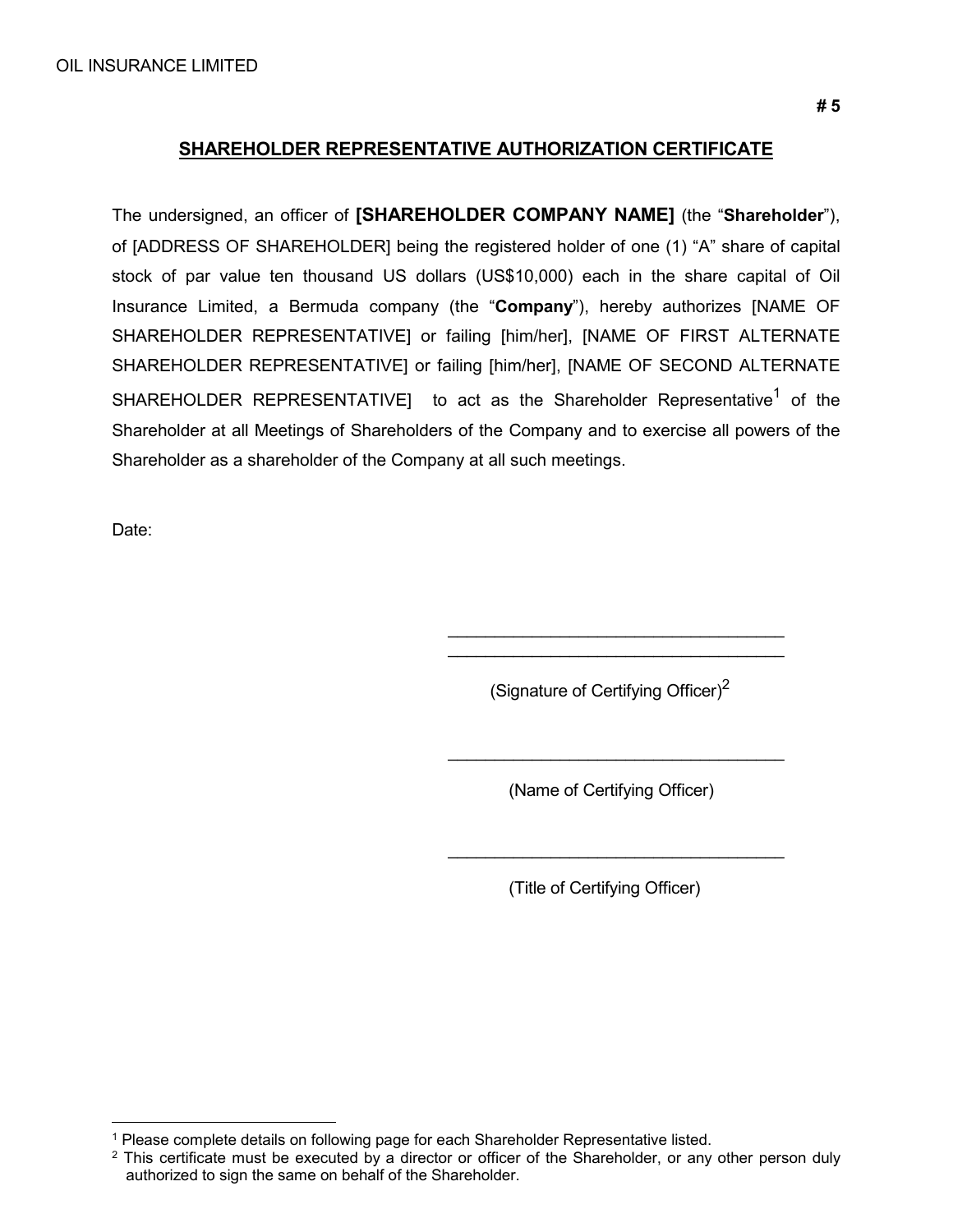| <b>Shareholder Representative</b>                  |                                                   |  |  |  |  |  |  |
|----------------------------------------------------|---------------------------------------------------|--|--|--|--|--|--|
| Full Name (incl. middle names):                    |                                                   |  |  |  |  |  |  |
| Date of Birth:                                     | Email:                                            |  |  |  |  |  |  |
| Company:                                           |                                                   |  |  |  |  |  |  |
| <b>Company Address:</b>                            |                                                   |  |  |  |  |  |  |
| Title:                                             |                                                   |  |  |  |  |  |  |
| <b>Residential Address:</b>                        |                                                   |  |  |  |  |  |  |
| Direct Tel. No.                                    | Fax No.:                                          |  |  |  |  |  |  |
|                                                    |                                                   |  |  |  |  |  |  |
|                                                    | <b>First Alternate Shareholder Representative</b> |  |  |  |  |  |  |
| Full Name (incl. middle names):                    |                                                   |  |  |  |  |  |  |
| Date of Birth:                                     | Email:                                            |  |  |  |  |  |  |
| Company:                                           |                                                   |  |  |  |  |  |  |
| <b>Company Address:</b>                            |                                                   |  |  |  |  |  |  |
| Title:                                             |                                                   |  |  |  |  |  |  |
| <b>Residential Address:</b>                        |                                                   |  |  |  |  |  |  |
| Direct Tel. No.                                    | Fax No.:                                          |  |  |  |  |  |  |
|                                                    |                                                   |  |  |  |  |  |  |
| <b>Second Alternate Shareholder Representative</b> |                                                   |  |  |  |  |  |  |
| Full Name (incl. middle names):                    |                                                   |  |  |  |  |  |  |
| Date of Birth:                                     | Email:                                            |  |  |  |  |  |  |
| Company:                                           |                                                   |  |  |  |  |  |  |
| <b>Company Address:</b>                            |                                                   |  |  |  |  |  |  |
| Title:                                             |                                                   |  |  |  |  |  |  |
| <b>Residential Address:</b>                        |                                                   |  |  |  |  |  |  |
| Direct Tel. No.                                    | Fax No.:                                          |  |  |  |  |  |  |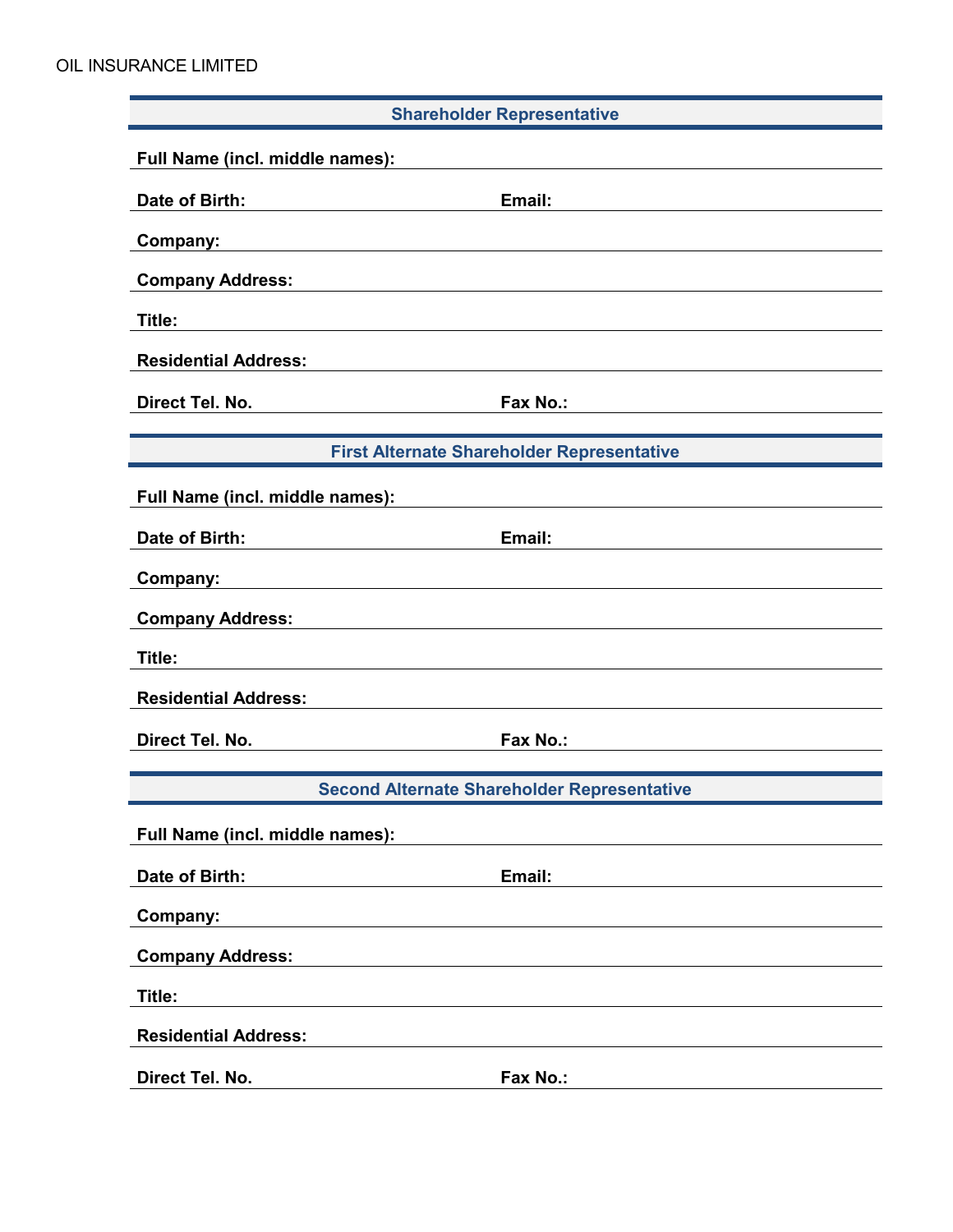### [Letterhead of counsel]

Oil Insurance Limited P.O. Box HM 1751 Hamilton, Bermuda HM GX

Gentlemen:

I have reviewed (i) the Guarantee, dated \_\_\_\_\_\_\_\_\_\_\_\_, 20\_\_ (the "**Guarantee**") executed and delivered by [NAME OF GUARANTOR], a \_\_\_\_\_\_\_\_\_\_\_\_ corporation (the "**Guarantor**"), (ii) the Shareholders' Agreement, dated as of December 15, 1971, as amended, among [NAME OF MEMBER] (the "**Obligor**"), you and others and (iii) the Premium & Rating Plan referred to in said Shareholders' Agreement. The Obligor is an affiliate of the Guarantor. The Guarantee relates to the obligations of the Obligor pursuant to said Shareholders' Agreement. I have reviewed such other documents and instruments, and such applicable laws, as I have deemed appropriate in connection with this opinion.

I hereby advise you that it is my opinion that the Guarantor has full legal capacity to enter into and perform the Guarantee, the Guarantee has been duly and validly authorized, executed and delivered by the Guarantor and the Guarantee constitutes the legal, valid and binding obligation of the Guarantor, enforceable against the Guarantor in accordance with its terms, except that the enforceability thereof may be subject to (i) bankruptcy, insolvency, reorganization, moratorium, fraudulent conveyance or other similar laws now or hereafter in effect relating to or affecting creditors' rights or remedies generally and (ii) general principles of equity and the discretion of the court before which any proceedings therefor may be brought (whether enforcement is sought in a proceeding at law or in equity).

I am admitted to practice law in the jurisdiction of [SPECIFY JURISDICTION]<sup>3</sup>. Any assignee of your rights under the Guarantee may rely upon this opinion as though addressed to it.

Sincerely,

 $3$  This must include the jurisdiction that is the governing law of the guarantee.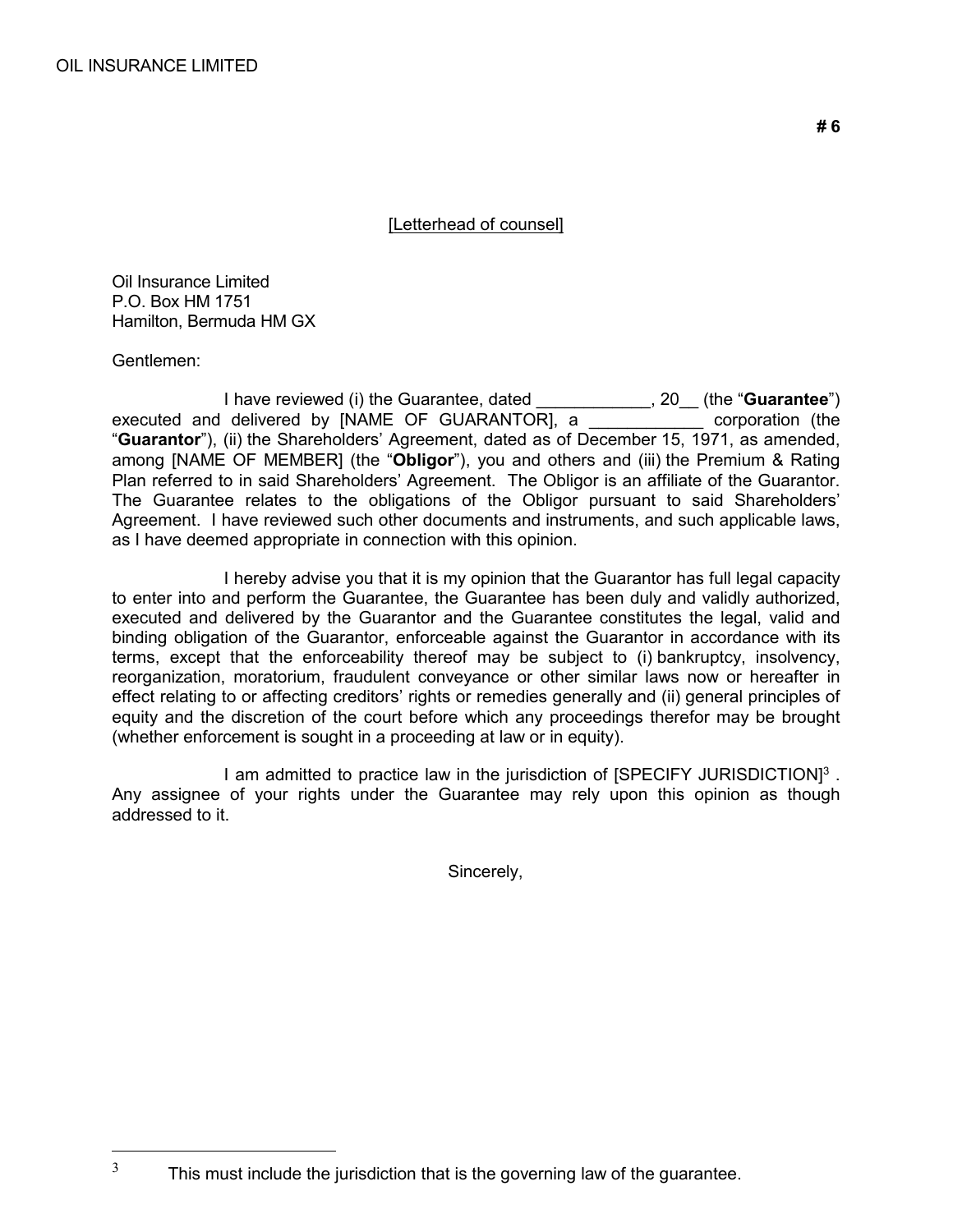follows:

## **N.B. – Any guarantor subject to German jurisdiction should Complete Exhibit E-2 instead # 7**

**EXHIBIT E-1**

#### **FORM OF MEMBER GUARANTY**

#### **GUARANTY AGREEMENT**

**THIS GUARANTY AGREEMENT** (this "**Guaranty**") dated as of [ ], is issued and delivered by **[name of Guarantor]** , a corporation (the "**Guarantor**"), with respect to the obligations of [**name of Member**] (the "**Obligor**") and for the benefit of **Oil Insurance Limited**, a Bermuda company ("**Beneficiary**"), and others.

FOR GOOD AND VALUABLE CONSIDERATION, the Guarantor agrees as

1. *Guaranty; Limitation of Liability*. The Guarantor unconditionally and irrevocably guarantees the timely payment of the payment obligations of the Obligor (which is an affiliate of the Guarantor) under or as contemplated by the Oil Insurance Limited. Shareholders' Agreement (the "**Agreement**"), dated as of December 15, 1971, as amended, among the Beneficiary, the Obligor and others (the "**Guaranteed Obligations**"); *provided*, *however*, that in no event shall the obligation of the Guarantor be greater in amount, or extend longer in duration, than such payment obligations of the Obligor. This Guaranty shall terminate upon satisfaction of all of the Guaranteed Obligations.

Subject to the other terms of this Guaranty, the liability of the Guarantor under this Guaranty is limited to payments expressly required to be made under the Shareholders' Agreement, and except as specifically provided therein, the Guarantor shall not be liable for or required to pay any consequential or indirect loss (including but not limited to loss of profits), exemplary damages, punitive damages, special damages, or any other damages or costs.

2. *Effect of Amendments*. The Guarantor agrees that the Beneficiary and the Obligor may modify or amend the Agreement and/or the Guaranteed Obligations and may delay or extend the date on which any payment must be made pursuant thereto or delay or extend the date on which any act must be performed thereunder, all without notice to or further assent by the Guarantor, which shall remain bound by this Guaranty, notwithstanding any such act.

3. *Waiver of Rights*. The Guarantor expressly waives (i) protest, (ii) notice of acceptance of this Guaranty by the Beneficiary or any assignee, (iii) demand for payment of any of the Guaranteed Obligations and (iv) all defenses that might constitute a release or discharge of the Guarantor's obligations, other than payment in full of the Guaranteed Obligations. The Guarantor in addition waives any defenses arising from the bankruptcy, insolvency, dissolution or liquidation of the Obligor, defenses unrelated to the transactions contemplated by the Agreement or any transaction in connection with which this Guaranty may be assigned and defenses expressly waived in this Guaranty.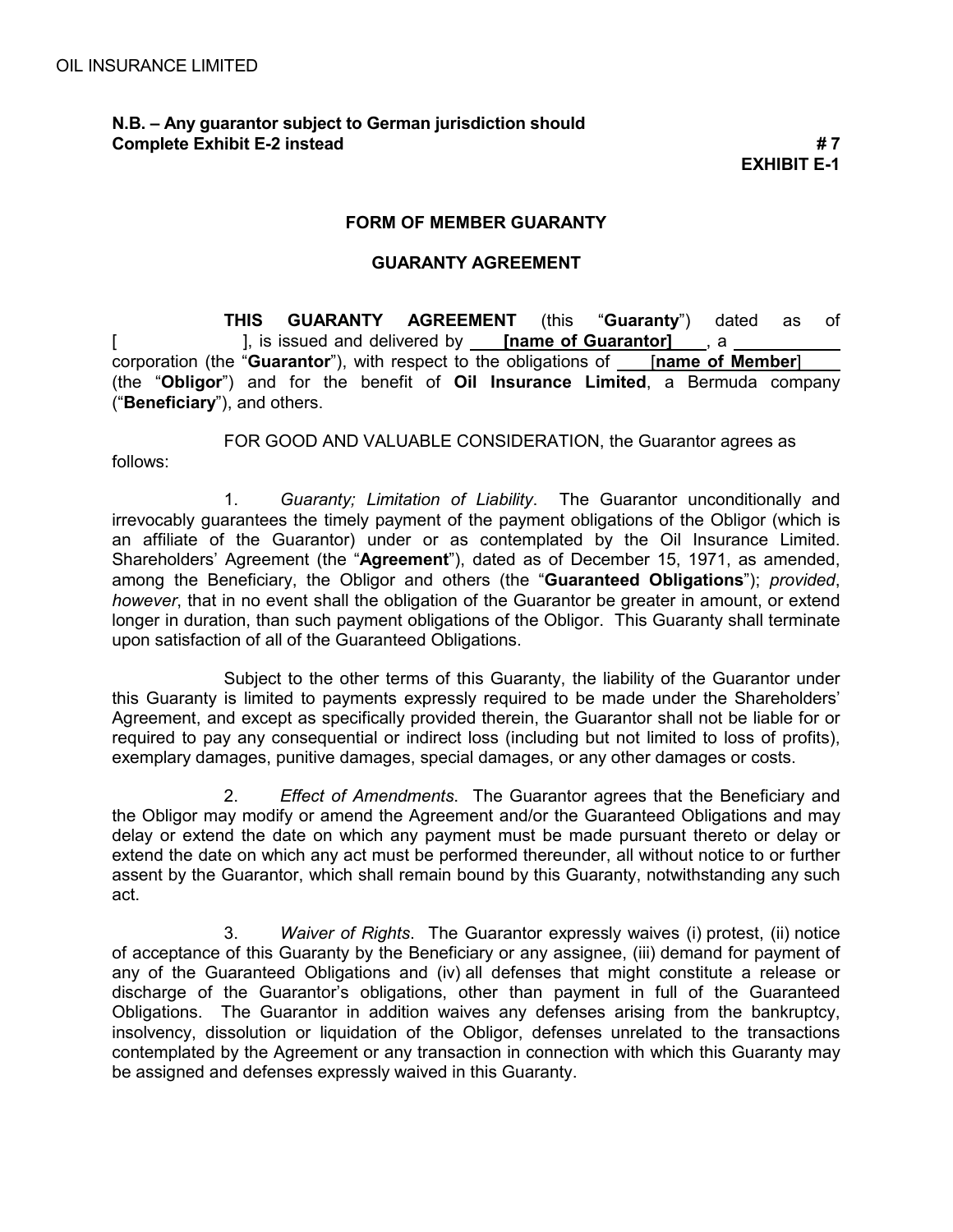4. *Notice*. The Beneficiary will provide written notice to the Guarantor if the Obligor defaults under the Agreement.

5. *Primary Liability of the Guarantor*. The Guarantor agrees that this Guaranty may be enforced without the necessity of the enforcing entity at any time resorting to or exhausting any other security or collateral. This is a continuing Guaranty of payment and not merely of collection and shall continue to be effective, or be automatically reinstated, as the case may be, if at any time payment of any of the Guaranteed Obligations is avoided, rescinded or must otherwise be returned by the Obligor, for any reason (including, without limitation, by reason of such payment becoming a preference, fraudulent transfer or fraudulent conveyance), all as though such payment had not been made, and, notwithstanding that any declaration of default or acceleration shall have been stayed or enjoined for any reason, including the pendency of a bankruptcy or similar proceeding, the Guaranteed Obligations shall for the purposes of this Guaranty nevertheless be deemed to have been declared in default or accelerated.

6. *Term of Guaranty*. This Guaranty shall remain in full force and effect until all the Guaranteed Obligations have been discharged.

7. *Governing Law*. This Guaranty shall be governed by and construed in accordance with the internal laws of [insert local law] without giving effect to principles of conflicts of law.

8. *Certain Waivers*. The Guarantor hereby irrevocably waives all rights to trial by jury in any action, proceeding or counterclaim arising out of or relating to this Guaranty.

9. *Entire Agreement; Amendments*. This Guaranty is the entire agreement of the Guarantor, integrates all of the terms and conditions mentioned herein or incidental hereto and supersedes all oral negotiations and prior writings, all in respect to the subject matter hereof. This Guaranty may be amended or modified only by an instrument in writing signed by each of the Guarantor and the Beneficiary or its assignees.

10. *Headings*. The headings of the various Sections of this Guaranty are for convenience of reference only and shall not modify, define or limit any of the terms or provisions hereof.

11. *Assignment*. The Guarantor may not assign its rights or responsibilities under this Guaranty without the prior written consent of the Beneficiary. Any purported assignment in violation of this Section 11 shall be void and without effect. The Guarantor acknowledges that this Guaranty and the Guarantor's obligations hereunder may be assigned by the Beneficiary and its assigns in connection with any financing or otherwise.

12. *Expenses*. The Guarantor unconditionally agrees to pay all costs and expenses, including reasonable attorneys' fees, incurred in enforcing this Guaranty against the Guarantor.

13. *Notices*. Any communication, demand or notice to be given hereunder will be duly given when delivered in writing or sent by facsimile to the Guarantor or the Beneficiary, as applicable, at its address as indicated below: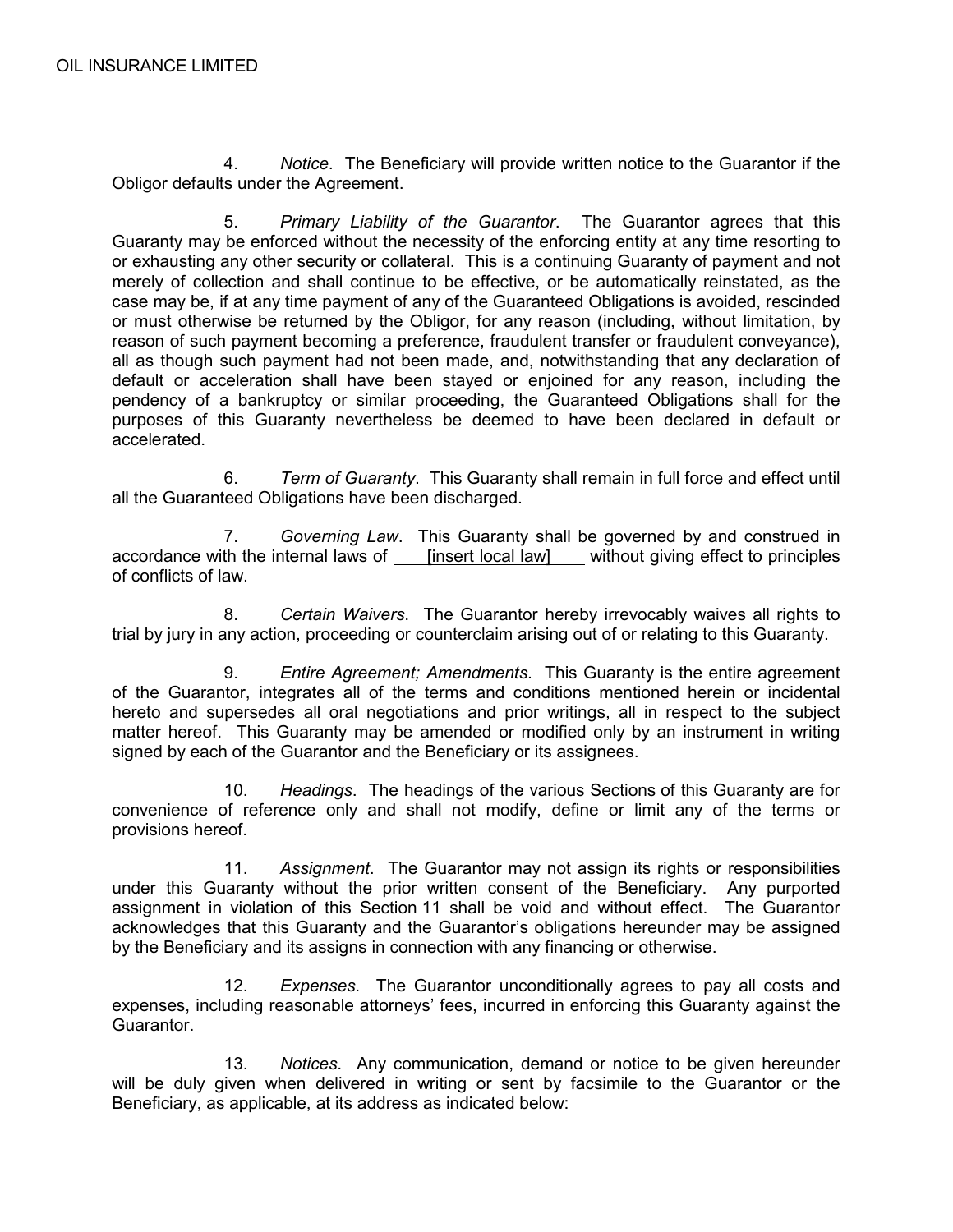If to the Guarantor, at:

[address]

A copy of any service of legal process must also be sent to:

[name/address]

If to the Beneficiary, at:

#### **Oil Insurance Limited**

P.O. Box HM 1751 Hamilton, Bermuda HM GX Attention: Marlene Cechini Telephone: (441) 295-0905 Facsimile: (441) 295-0351

or such other address as the relevant addressee shall from time to time specify by notice as herein provided. Notice shall be deemed given (a) when received, as evidenced by signed receipt, if sent by hand delivery, overnight courier or registered mail, or (b) when received, as evidenced by transmission confirmation report, if sent by facsimile and received on or before 4 p.m. local time of recipient, or (c) the next business day, as evidence by transmission confirmation report, if sent by facsimile and received after 4 p.m. local time of recipient.

**IN WITNESS WHEREOF**, the Guarantor has executed this Guaranty as of the day and year first above written.

[**NAME OF GUARANTOR**]

By:

Name: Title:

[LOCAL ATTESTATION CLAUSES]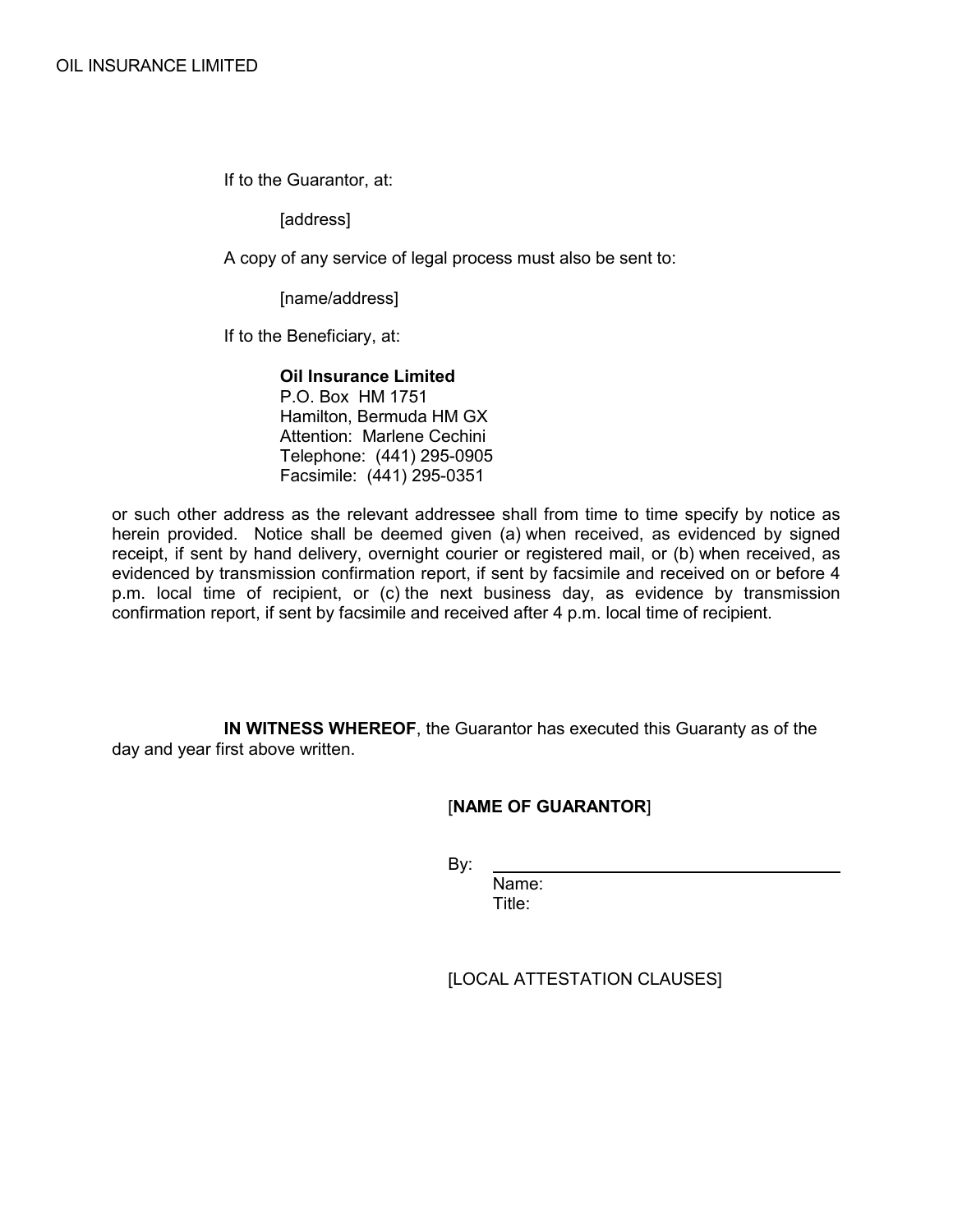#### **FORM OF GERMAN GUARANTY AGREEMENT**

**THIS GUARANTY AGREEMENT** (this "**Guaranty**") dated as of \_\_\_\_\_\_\_\_\_\_, is entered into between [name of Guarantor] \_\_\_\_\_\_\_\_\_\_, a \_\_\_\_\_\_\_\_\_\_\_\_\_\_ corporation (the "**Guarantor**"), and **Oil Insurance Limited**, a Bermuda company ("**Beneficiary**"), with respect to the obligations of \_\_\_[**name of Member**]\_\_\_\_ (the "**Obligor**") for the benefit of the Beneficiary and others. This Guaranty is intended to constitute a guaranty of the Guaranteed Obligations (as defined below) under applicable law and to establish an abstract payment obligation of the Guarantor legally independent from the Guaranteed Obligations.

FOR GOOD AND VALUABLE CONSIDERATION, the Guarantor agrees as follows:

1. *Guaranty; Limitation of Liability*. The Guarantor unconditionally and irrevocably guarantees the timely payment of the payment obligations of the Obligor (which is an affiliate of the Guarantor) under or as contemplated by the Oil Insurance Limited Shareholders' Agreement (the "**Agreement**"), dated as of December 15, 1971, as amended, among the Beneficiary, the Obligor and others (the "**Guaranteed Obligations**"). This Guaranty shall terminate upon satisfaction of all of the Guaranteed Obligations.

Subject to the other terms of this Guaranty, the liability of the Guarantor under this Guaranty is limited to payments expressly required to be made under the Agreement, and except as specifically provided therein, the Guarantor shall not be liable for or required to pay any consequential or indirect loss (including but not limited to loss of profits), exemplary damages, punitive damages, special damages, or any other damages or costs.

2. *Effect of Amendments*. The Guarantor agrees that the Beneficiary and the Obligor may modify or amend the Agreement and/or the Guaranteed Obligations and may delay or extend the date on which any payment must be made pursuant thereto or delay or extend the date on which any act must be performed thereunder, all without notice to or further assent by the Guarantor, which shall remain bound by this Guaranty, notwithstanding any such act.

3. *Waiver of Rights*. The Guarantor expressly waives (i) protest, (ii) notice of acceptance of this Guaranty by the Beneficiary or any assignee, (iii) demand for payment of any of the Guaranteed Obligations and (iv) all defenses that might constitute a release or discharge of the Guarantor's obligations, other than payment in full of the Guaranteed Obligations.

The Guarantor acknowledges that this Guaranty is an "abstract guarantee" comparable to a "*selbständiges Garantierversprechen*" for purposes of the law of the Federal Republic of Germany and the Guarantor is and shall continue to be obligated hereunder regardless of the validity or enforceability, or any dispute between the Guarantor, the Beneficiary and/or the Obligor of the validity or enforceability, of the Guaranteed Obligations (or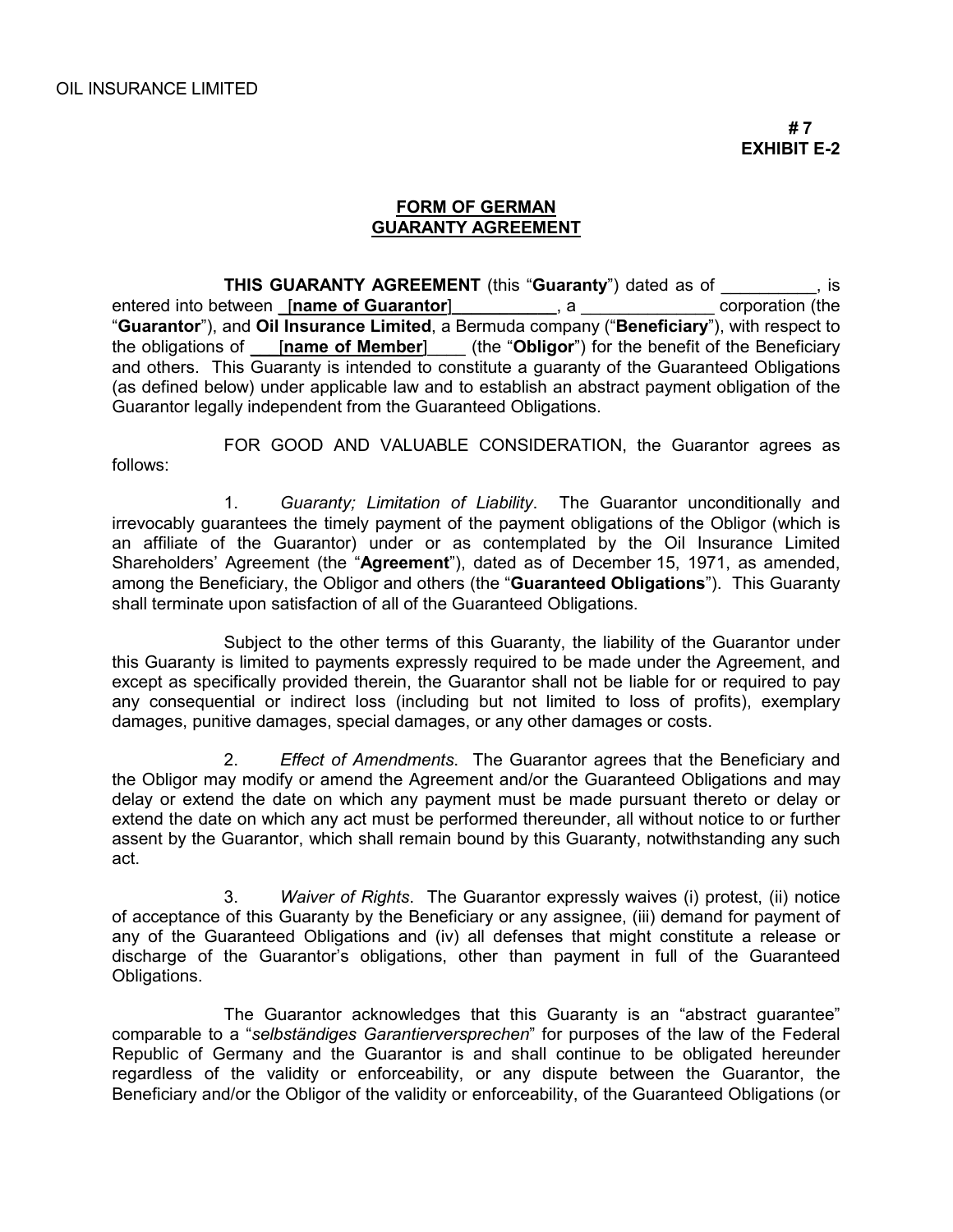any of them). The Guarantor in addition waives any defenses arising from the bankruptcy, insolvency, dissolution or liquidation of the Obligor, defenses unrelated to the transactions contemplated by the Agreement or any transaction in connection with which this Guaranty may be assigned and defenses expressly waived in this Guaranty.

4. *Notice*. The Beneficiary will provide written notice to the Guarantor if the Obligor defaults under the Agreement, specifying in which respect the Obligor has not fulfilled its payment obligations under or as contemplated under the Agreement, and such notice shall constitute a "first demand" of Beneficiary upon the giving of which the Guarantor shall promptly satisfy its obligations hereunder, provided that any failure to deliver, or delay in delivering, such notice to the Guarantor shall not affect its obligations hereunder to cause timely payment of the Guaranteed Obligations (or any of them).

5. *Primary Liability of the Guarantor*. The Guarantor agrees that this Guaranty may be enforced without the necessity of the enforcing entity at any time resorting to or exhausting any other security or collateral or enforcing, or seeking to enforce, the Guaranteed Obligations against the Obligor. This is a continuing Guaranty of payment and not merely of collection and shall continue to be effective, or be automatically reinstated, as the case may be, if at any time payment of any of the Guaranteed Obligations is avoided, rescinded or must otherwise be returned by the Obligor, for any reason (including, without limitation, by reason of such payment becoming a preference, fraudulent transfer or fraudulent conveyance), all as though such payment had not been made, and, notwithstanding that any declaration of default or acceleration shall have been stayed or enjoined for any reason, including the pendency of a bankruptcy or similar proceeding, the Guaranteed Obligations shall for the purposes of this Guaranty nevertheless be deemed to have been declared in default or accelerated.

6. *Term of Guaranty*. This Guaranty shall remain in full force and effect until all the Guaranteed Obligations have been discharged.

7. *Governing Law*. This Guaranty shall be governed by and construed in accordance with the internal laws of the State of New York, including General Obligation Law Sections 5-1401 and 5-1402, but otherwise without giving effect to laws of such jurisdiction concerning conflicts of law, choice of law or choice of forum. References herein to the law of Germany, and the use herein of words in the German language, are not intended to signify incorporation herein or application hereto of any laws of the Federal Republic of Germany.

EACH OF THE PARTIES HEREBY IRREVOCABLY AND UNCONDITIONALLY (TO THE MAXIMUM EXTENT NOT PROHIBITED BY LAW):

(i) SUBMITS TO THE NON-EXCLUSIVE JURISDICTION OF THE FEDERAL COURTS OF THE UNITED STATES SITTING IN THE STATE OF NEW YORK AND THE STATE COURTS OF THE STATE OF NEW YORK, FOR PURPOSES OF ANY DISPUTE (INCLUDING CLAIMS FOR SET-OFF AND COUNTERCLAIM) WHICH MAY ARISE IN CONNECTION WITH THIS GUARANTY AGREEMENT;

(ii) CONSENTS TO PERSONAL JURISDICTION AND VENUE IN SUCH COURTS AND WAIVES ANY OBJECTIONS OR CLAIMS IT MAY HAVE THAT ANY SUCH COURT IS AN INCONVENIENT FORUM FOR THE PURPOSES OF THE SETTLEMENT OF ANY DISPUTE HEREIN; AND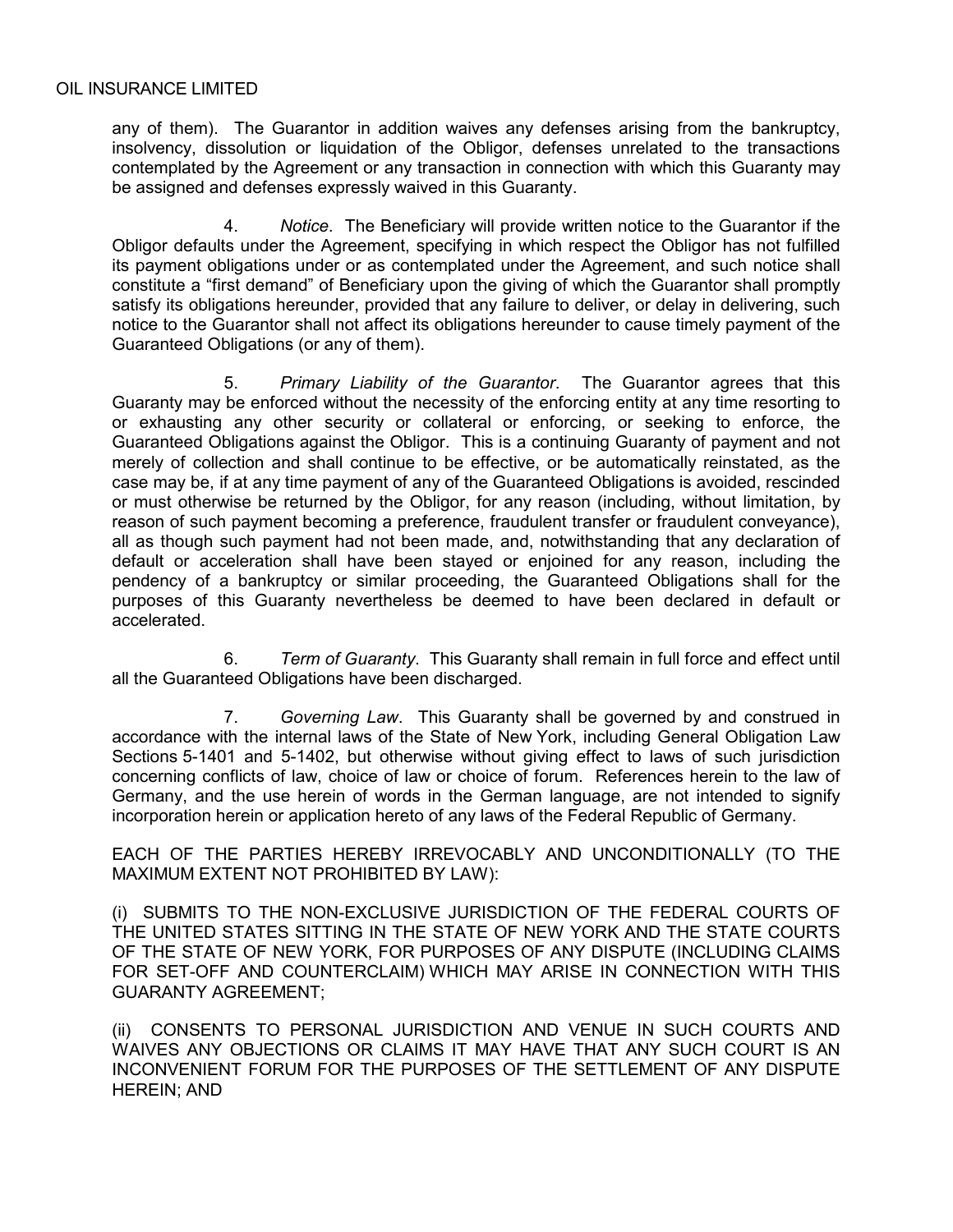(iii) AGREES THAT A JUDGMENT OR ORDER OF ANY SUCH COURT SHALL BE CONCLUSIVE AND BINDING ON IT AND MAY BE ENFORCED AGAINST IT IN THE COURTS OF ANY OTHER JURISDICTION.

8. *Certain Waivers*. The Guarantor hereby irrevocably waives all rights to trial by jury in any action, proceeding or counterclaim arising out of or relating to this Guaranty.

9. *Entire Agreement; Amendments*. This Guaranty is the entire agreement of the Guarantor and the Beneficiary, integrates all of the terms and conditions mentioned herein or incidental hereto and supersedes all oral negotiations and prior writings between the Guarantor and the Beneficiary, all in respect to the subject matter hereof. This Guaranty may be amended or modified only by an instrument in writing signed by each of the Guarantor and the Beneficiary or its assignees.

10. *Headings*. The headings of the various Sections of this Guaranty are for convenience of reference only and shall not modify, define or limit any of the terms or provisions hereof.

11. *Assignment*. The Guarantor may not assign its rights or responsibilities under this Guaranty without the prior written consent of the Beneficiary. Any purported assignment in violation of this Section 11 shall be void and without effect. The Guarantor acknowledges that this Guaranty and the Guarantor's obligations hereunder may be assigned by the Beneficiary and its assigns in connection with any financing or otherwise.

12. *Expenses*. The Guarantor unconditionally agrees to pay all costs and expenses, including reasonable attorneys' fees, incurred in enforcing this Guaranty against the Guarantor.

13. *Notices*. Any communication, demand or notice to be given hereunder will be duly given when delivered in writing or sent by facsimile to the Guarantor or the Beneficiary, as applicable, at its address as indicated below:

If to the Guarantor, at:

[address]

A copy of any service of legal process must also be sent to:

[name/address]

If to the Beneficiary, at:

**Oil Insurance Limited** P.O. Box HM 1751 Hamilton, Bermuda HM GX Attention: Marlene Cechini Telephone: (441) 295-0905 Facsimile: (441) 295-0351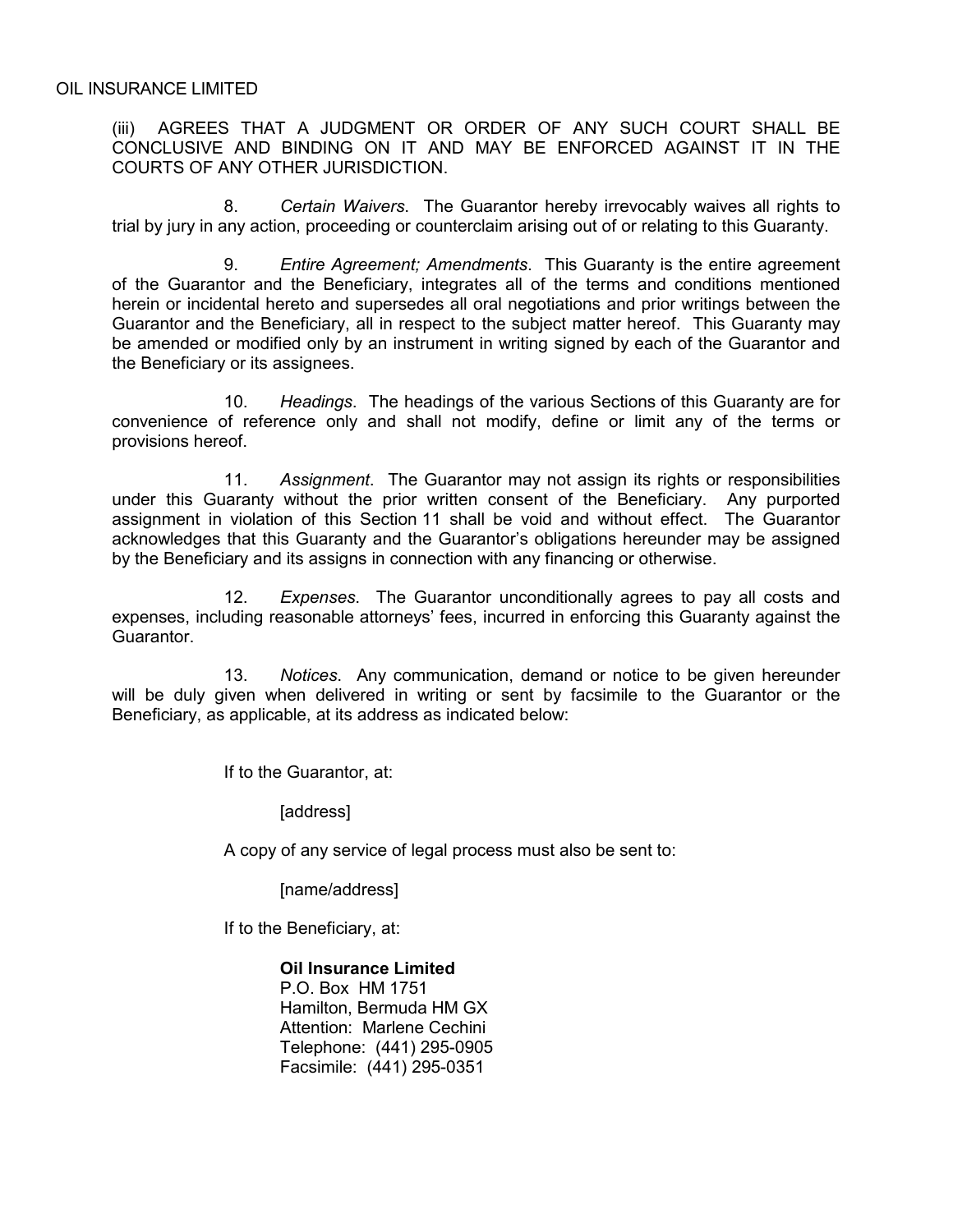#### OIL INSURANCE LIMITED

or such other address as the relevant addressee shall from time to time specify by notice as herein provided. Notice shall be deemed given (a) when received, as evidenced by signed receipt, if sent by hand delivery, overnight courier or registered mail, or (b) when received, as evidenced by transmission confirmation report, if sent by facsimile and received on or before 4 p.m. local time of recipient, or (c) the next business day, as evidence by transmission confirmation report, if sent by facsimile and received after 4 p.m. local time of recipient.

14. *Counterparts*. This Agreement may be executed in any number of copies and by each party hereto on the same or separate counterparts, each of which shall be deemed to be an original instrument but all of which together shall constitute one and the same instrument.

**IN WITNESS WHEREOF**, the Guarantor has executed this Guaranty as of the day and year first above written.

#### **[NAME OF GUARANTOR]**

By:

Name: Title:

#### **OIL INSURANCE LIMITED**

By:

Name:

Title:

[LOCAL ATTESTATION CLAUSES]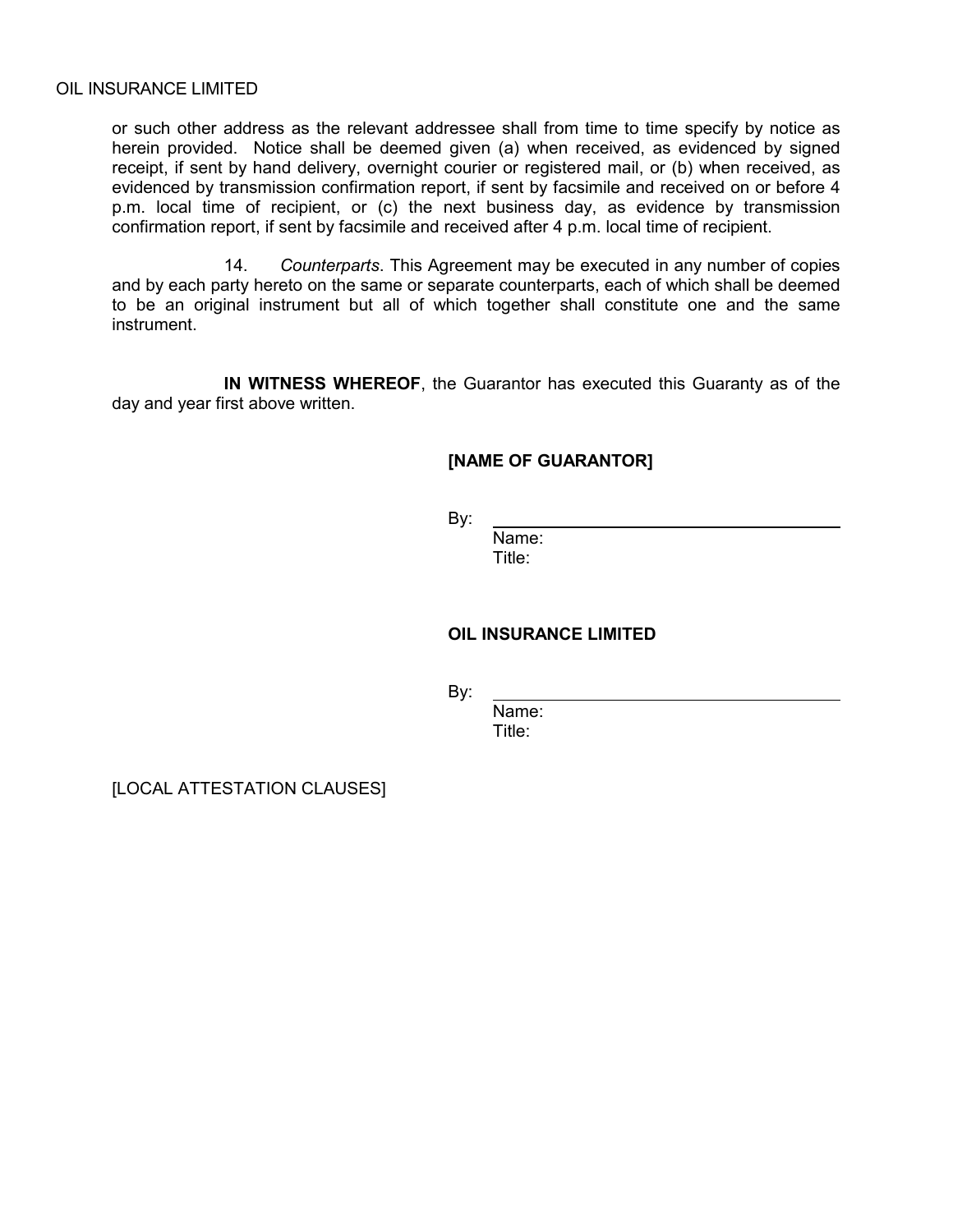#### **FORM OF OPINION – For Energy Company REGARDING DUE AUTHORIZATION, EXECUTION AND DELIVERY**

[Letterhead of counsel]

Oil Insurance Limited P.O. Box HM 1751 Hamilton, Bermuda HM GX

Gentlemen:

I have reviewed the Shareholders' Agreement of Oil Insurance Limited ("OIL"), dated December 15, 1971, as amended from time to time and in effect on the date hereof (the "Shareholders' Agreement"), executed and delivered by, among others, [NAME OF MEMBER] (the "Member"). I have reviewed such other documents and instruments, and such applicable laws, as I have deemed appropriate in connection with this opinion.

I hereby advise you that it is my opinion that the Member has full legal capacity to enter into and perform the Shareholders' Agreement and the Shareholders' Agreement has been duly authorized, executed and delivered by the Member.

I am admitted to practice law in the jurisdiction of [SPECIFY JURISDICTION].

Sincerely,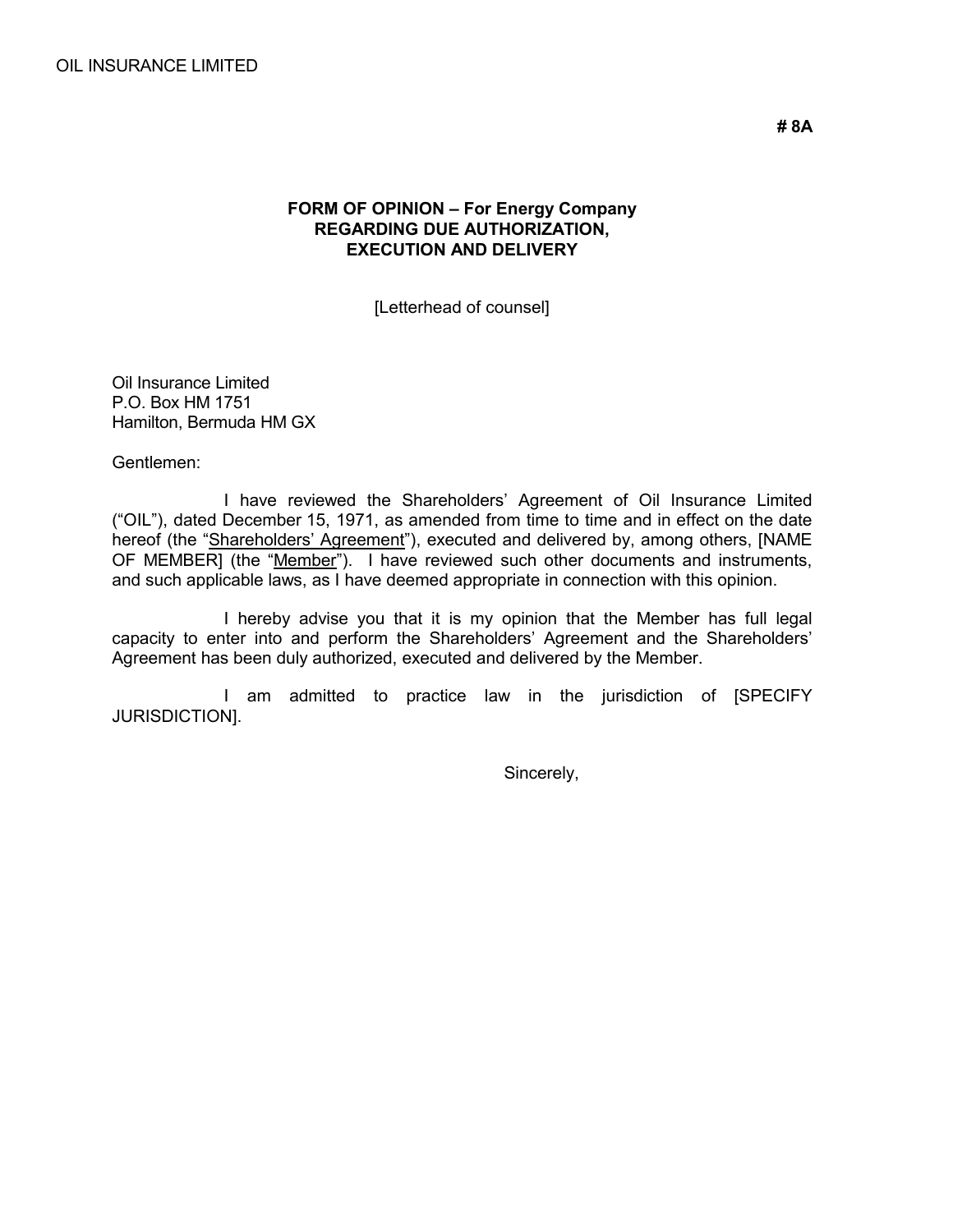#### **FORM OF OPINION – For a Captive or Non-Energy Company REGARDING DUE AUTHORIZATION, EXECUTION, DELIVERY AND ENFORCEABILITY FOR USE WITH CAPTIVE MEMBERS**

[Letterhead of counsel]

Oil Insurance Limited P.O. Box HM 1751 Hamilton, Bermuda HM GX

Gentlemen:

I have reviewed the Shareholders' Agreement of Oil Insurance Limited ("OIL"), dated December 15, 1971, as amended from time to time and in effect on the date hereof (the "Shareholders' Agreement"), executed and delivered by, among others, [NAME OF MEMBER] (the "Member"). I have reviewed such other documents and instruments, and such applicable laws, as I have deemed appropriate in connection with this opinion.

I hereby advise you that it is my opinion that the Member is a corporation duly organized, validly existing and in good standing under the laws of [SPECIFY JURISDICTION].

I hereby advise you that it is my opinion that the Member has full legal capacity to enter into and perform the Shareholders' Agreement, that the Shareholders' Agreement has been duly authorized, executed and delivered by the Member and that the Shareholders' Agreement constitutes a legal, valid and binding agreement of the Member.

I am admitted to practice law in the jurisdiction of [SPECIFY JURISDICTION].

Sincerely,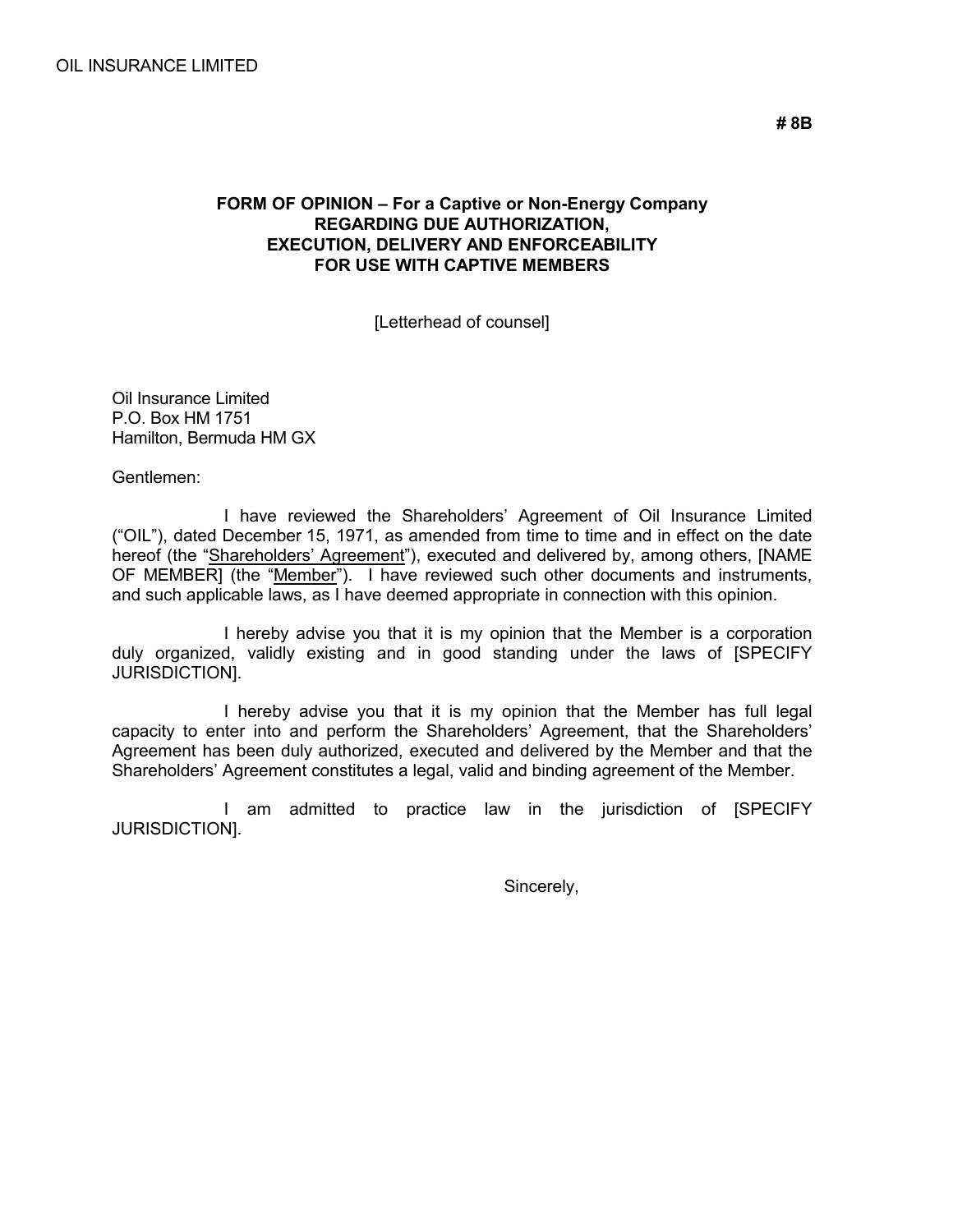#### **Consolidated Statement of Gross Assets (Including Capital Leases) As Defined in Section IV of Exhibit E to the Shareholders' Agreement of OIL Insurance Limited as of <financial year end> , 20\_\_\_ (Gross Assets to be prepared in a manner consistent with U.S. GAAP or IFRS)**

*State all figures in US\$ (000's)*

| <b>SECTOR</b>                                          | <b>PROPERTY</b><br><b>PLANT &amp;</b><br><b>EQUIPMENT</b><br><b>AT COST</b> | <b>INVENTORIES,</b><br><b>MATERIALS AND</b><br><b>SUPPLIES</b> | <b>NON-</b><br><b>CONSOLIDATED</b><br><b>SUBSIDIAIRIES [1]</b> | <b>TOTAL UNMODIFIED</b><br><b>GROSS ASSETS</b> | <b>TOTAL</b> | $\frac{\%}{\sqrt{2}}$ |
|--------------------------------------------------------|-----------------------------------------------------------------------------|----------------------------------------------------------------|----------------------------------------------------------------|------------------------------------------------|--------------|-----------------------|
| <b>Biofuels &amp; Biochemicals</b>                     |                                                                             |                                                                |                                                                |                                                |              |                       |
| <b>Electrical Storage</b>                              |                                                                             |                                                                |                                                                |                                                |              |                       |
| <b>Electric Utilities</b>                              |                                                                             |                                                                |                                                                |                                                |              |                       |
| Hydrogen                                               |                                                                             |                                                                |                                                                |                                                |              |                       |
| <b>Mining</b>                                          |                                                                             |                                                                |                                                                |                                                |              |                       |
| <b>Offshore Carbon Capture &amp;</b><br><b>Storage</b> |                                                                             |                                                                |                                                                |                                                |              |                       |
| <b>Offshore Exploration &amp;</b><br><b>Production</b> |                                                                             |                                                                |                                                                |                                                |              |                       |
| <b>Offshore Wind</b>                                   |                                                                             |                                                                |                                                                |                                                |              |                       |
| <b>Onshore Carbon Capture &amp;</b><br><b>Storage</b>  |                                                                             |                                                                |                                                                |                                                |              |                       |
| <b>Onshore Exploration &amp;</b><br><b>Production</b>  |                                                                             |                                                                |                                                                |                                                |              |                       |
| <b>Onshore Wind</b>                                    |                                                                             |                                                                |                                                                |                                                |              |                       |
| Other                                                  |                                                                             |                                                                |                                                                |                                                |              |                       |
| <b>Pharmaceuticals</b>                                 |                                                                             |                                                                |                                                                |                                                |              |                       |
| <b>Pipeline Operations</b>                             |                                                                             |                                                                |                                                                |                                                |              |                       |
| <b>Refining &amp; Marketing /</b><br><b>Chemicals</b>  |                                                                             |                                                                |                                                                |                                                |              |                       |
| Solar                                                  |                                                                             |                                                                |                                                                |                                                |              |                       |
| <b>Total</b>                                           |                                                                             |                                                                |                                                                |                                                |              |                       |

**# 4A**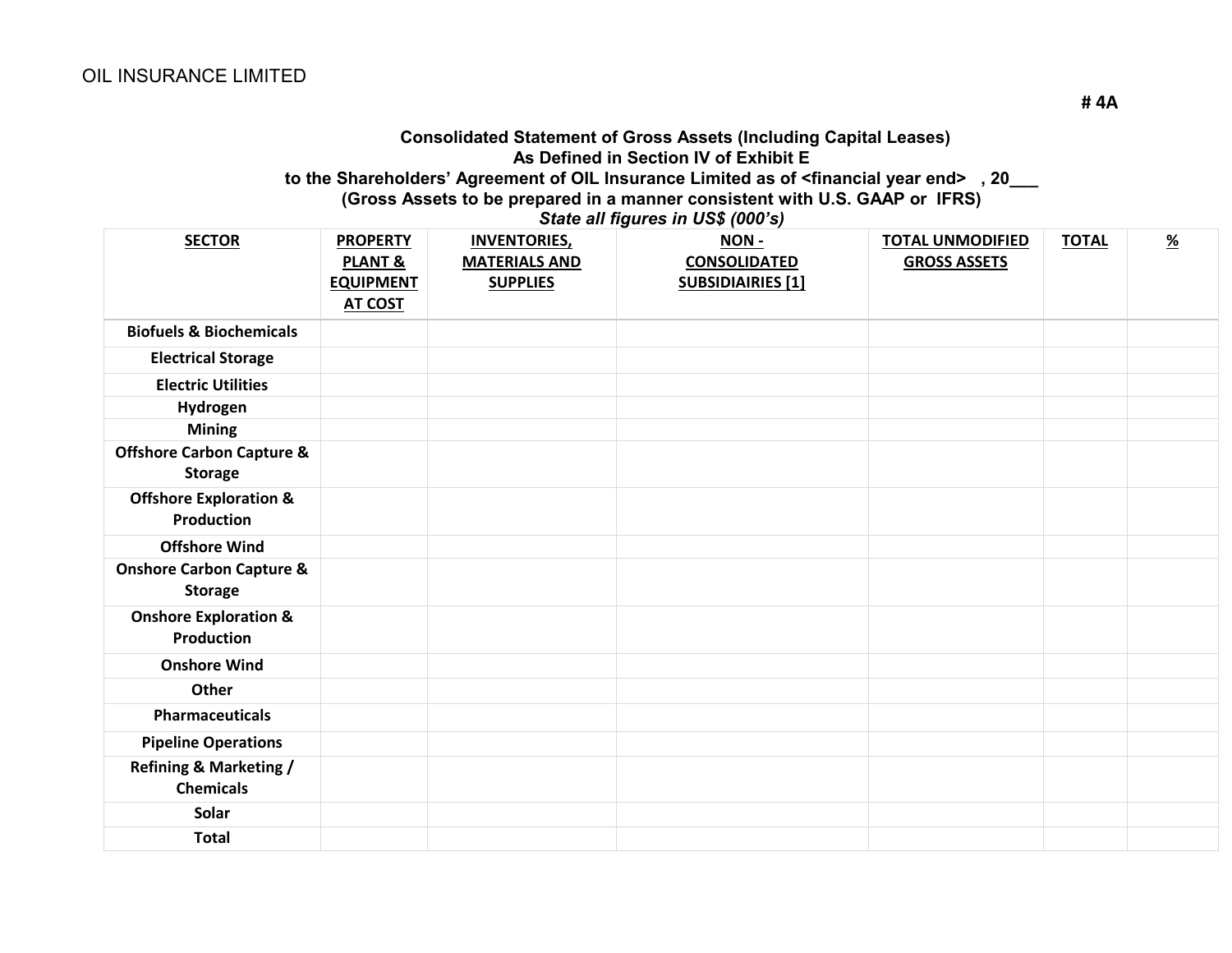## OIL INSURANCE LIMITED

**NOTES:**

- **[1] Non-consolidated subsidiaries/affiliates and non-owned portion of proportionally consolidated subsidiaries/affiliates for which cover is required:**
	- **Complete attached schedule (#4B)**

## **[1] Non-Consolidated Subsidiaries Gross Assets Schedule**

**Please identify all non-consolidated subsidiaries which are insured pursuant to paragraph 3 of Exhibit D-1/D-2** *State all figures in US\$ (000's)*

| <b>NAME OF</b>            | <b>EFFECTIVE</b> |               | <b>INSUREDS %</b> | <b>3RD PARTY %</b> | <b>TOTAL GROSS</b>   | <b>TOTAL GROSS ASSETS</b> | <b>PLEASE IDENTIFY OTHER PARTNERS</b> |
|---------------------------|------------------|---------------|-------------------|--------------------|----------------------|---------------------------|---------------------------------------|
| <b>COMPANY/AFFILIATE*</b> | <b>DATE</b>      | <b>SECTOR</b> | <b>INTEREST</b>   | <b>INTEREST</b>    | <b>ASSETS (\$US)</b> | TO BE INSURED (US\$)**    | <b>: THEIR RESPECTIVE INTERESTS</b>   |

**NOTES:**

**\* Please refer to the OIL policy definition of a subsidiary and an affiliate as found in the OIL Shareholders' Agreement.**